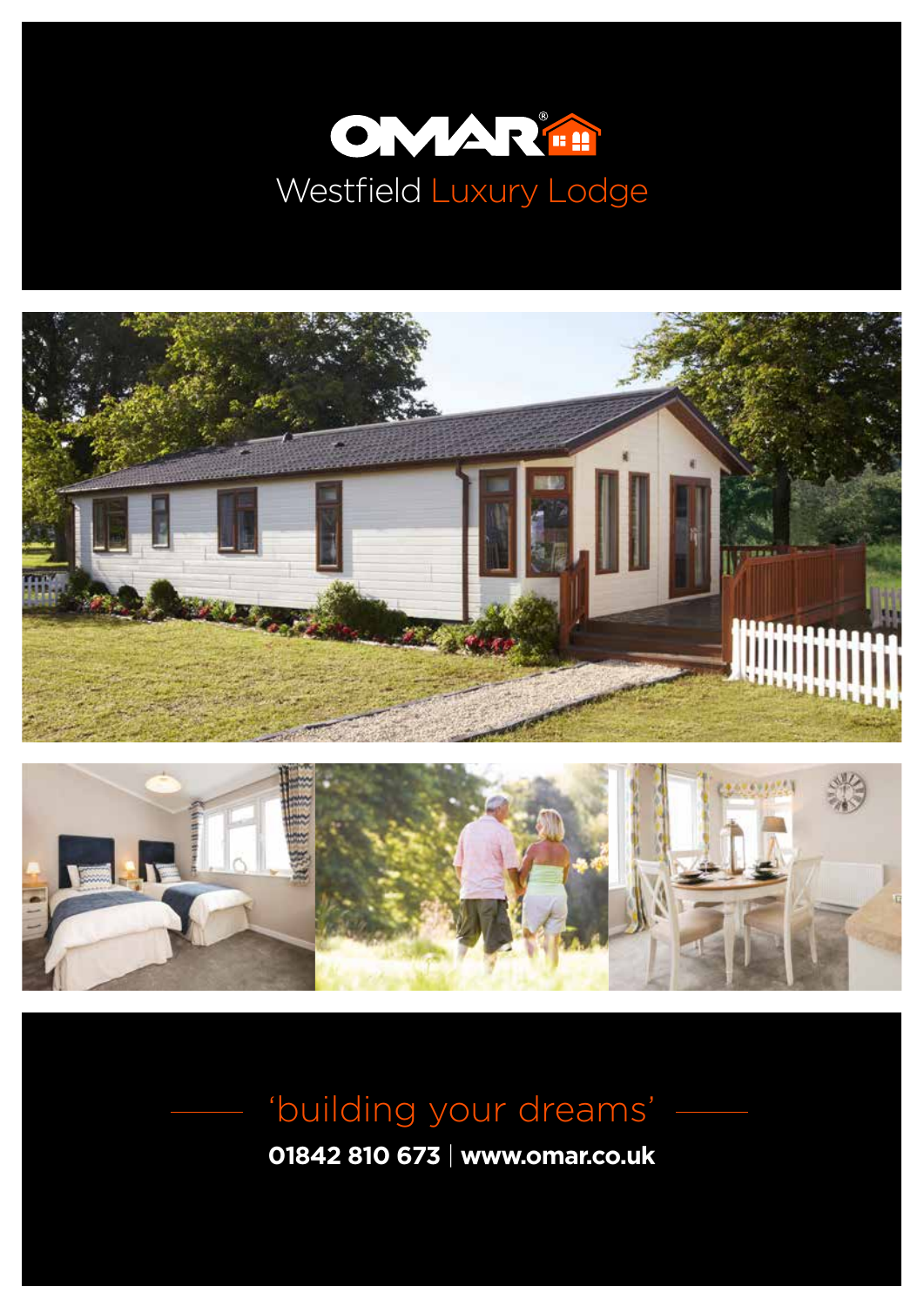WESTFIELD A STYLISH YET AFFORDABLE LODGE WITH **VERYTHING YOU** COULD NEED



## Westfield Luxury Lodge

The affordable Westfield has been a popular choice with leisure parks for many years now and the new 2017 model is better than ever!

With more storage including a walk-in wardrobe (in certain floor plans) and a coat area, the new Westfield is more practical from a letting perspective and has a lovely relaxed holiday feel with a fresh new colour scheme.

Clad in Canexel (available in a range of different colours and claddings), the exterior retains its distinctive features such as the tall slender windows to the living space and the angled windows and French doors to the front.

The contemporary open-plan lounge, dining and kitchen area is light and spacious and the beautiful new colour scheme of soothing earthy tones creates a wonderful relaxed feel.

The new model features a larger dining area with extending dining table which is perfectly positioned to take in a view. Behind this a fully fitted, galley style kitchen includes a full array of integrated appliances. The spacious lounge area provides plenty of room to sit back and relax and now includes a practical boot seat, additional storage and coat hooks next to the side door.

Fitted bedrooms in soft tones come with coordinated soft furnishings and the master bedroom comes not only with a stylish en-suite shower room but with a large walk-inwardrobe; perfect for those who refuse to travel light!

## **01842 810 673** | **www.omar.co.uk**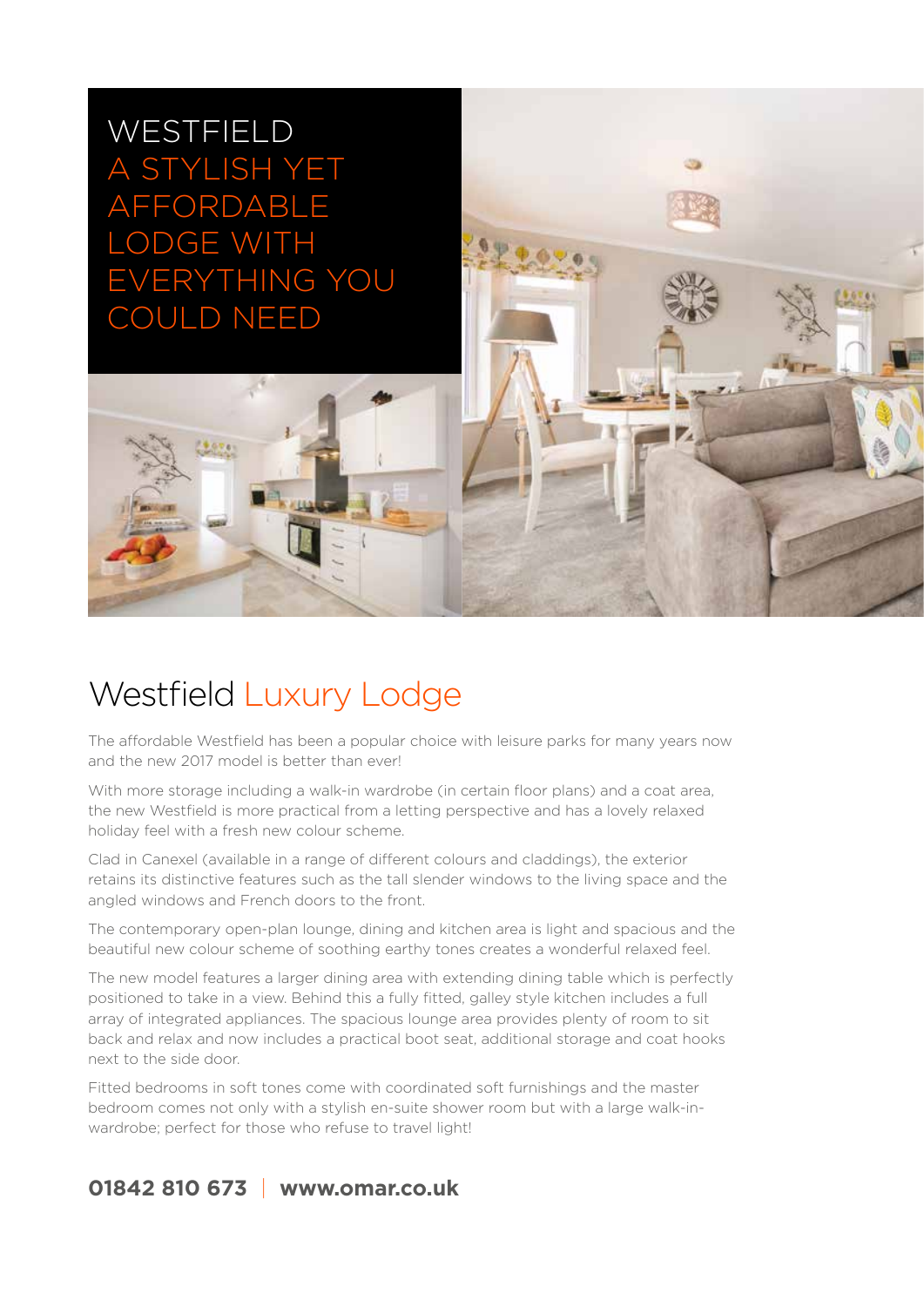

Some photos may include optional extras. Specifications and layouts may differ from those shown here. For full details, please contact our sales team.

### **Construction**

- Built to BS3632:2015 and protected by a 10-year Gold Shield structural warranty
- Pitched tiled roof guaranteed for 40 years
- PVCu light oak double glazing (10-year frame warranty + 5-year glazing warranty)
- Clad in Canexel (available in a range of different colours and claddings)
- French doors and angled feature windows to the front of the living area
- Vaulted ceilings throughout

### **Kitchen**

- Ivory 'Brandon' style open-plan galley kitchen
- Integrated fridge, freezer, dishwasher and washing machine
- Stainless steel single electric oven
- Stainless steel hob with extractor hood and splash back
- Roman blind

#### **Living space**

- Open plan living space incorporating lounge, dining and kitchen areas
- Hessian backed carpet with underlay
- Feature electric fire suite
- Full length lined curtains to the lounge and dining area
- 'Linwood' style lounge suite in Graceland grey with scatter cushions
- Bentley Designs coffee table, mirror, dining table and chairs
- Storage and boot seat with coat hooks to side entrance

#### **Bedrooms and bathrooms**

- Double bedrooms with wall-mounted headboards and coordinated bedding and scatter cushions
- Fitted ivory furniture to the bedrooms with Westminster oak worktops
- Combi-shower over bath with quad-fold screen
- Fully tiled Quadrant shower to en-suite